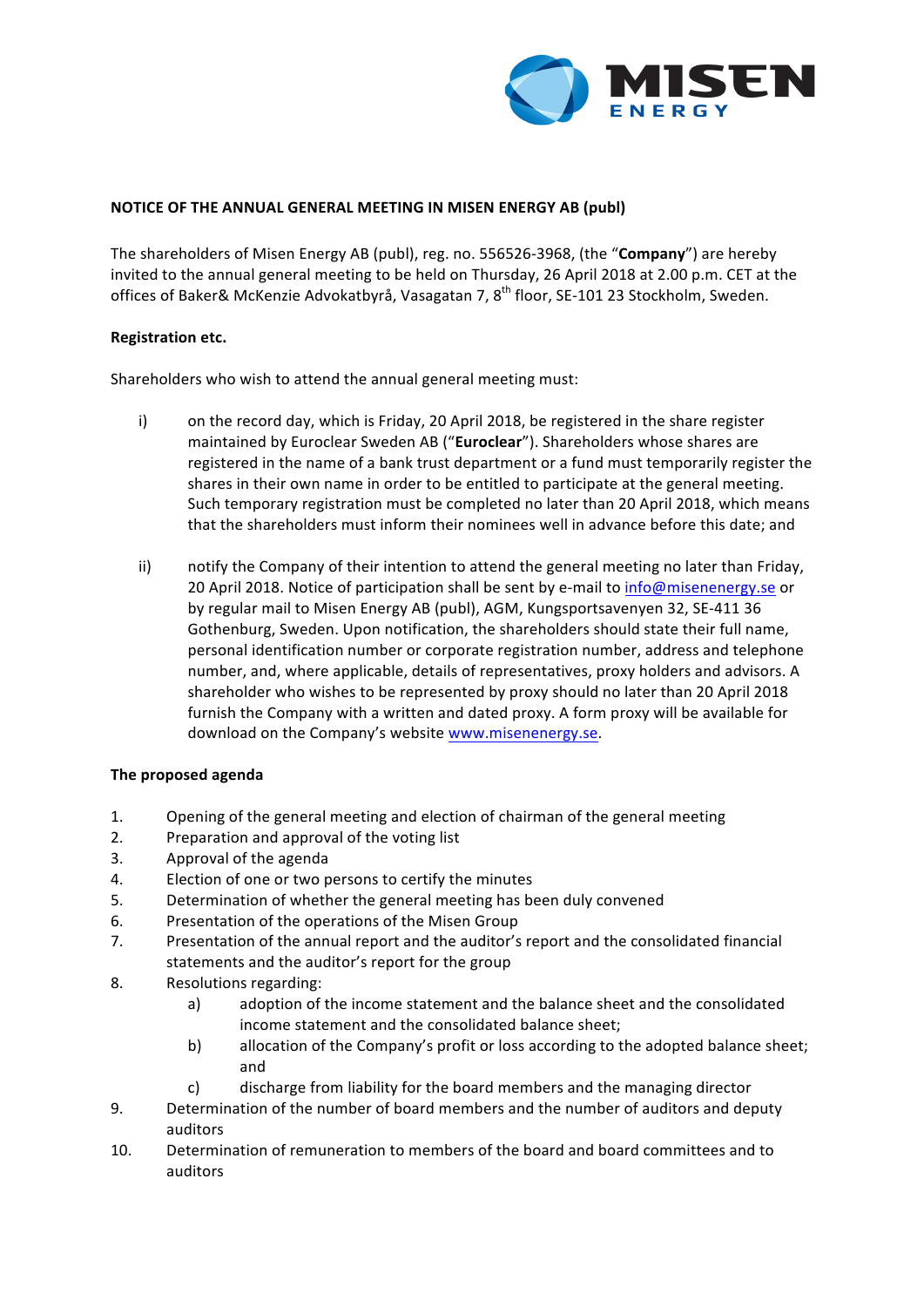

- 11. Election of members of the board and chairman of the board and audit firm
- 12. Election of members of the Nomination Committee
- 13. Adoption of principles for the Nomination Committee
- 14. Resolution regarding authorisation for the board to issue shares, convertible debentures and/or warrants in an amount not exceeding ten (10) per cent of total number of shares and votes in the Company
- 15. Closing of the general meeting

### **Proposal for resolutions**

## Item 1. Opening of the general meeting and election of chairman of the general meeting

The Nomination Committee proposes Carl Svernlöv, attorney-at-law at Baker McKenzie, as chairman of the annual general meeting.

## *Item* 8(b). Resolution regarding allocation of the Company's profit or loss according to the adopted *balance sheet*

The board of directors proposes that all funds available to the Company shall be carried forward.

# *Item* 9. Determination of the number of board members and the number of auditors and deputy *auditors*

The Nomination Committee proposes that the board of directors shall consist of four ordinary board members and no deputies.

The Nomination Committee further proposes that the Company shall have one auditor (audit firm) and no deputy auditors.

## Item 10. Determination of remuneration to members of the board and board committees and to *auditors*

The Nomination Committee proposes that the aggregate remuneration to the members of the board for their work until the next annual general meeting shall be EUR 76,000, allocated as follows: EUR 37,000 to the chairman of the board, EUR 16,000 to each of Dimitrios Dimitriadis and Oleg Batyuk and EUR 7,000 to Pavel Prysiazhniuk.

The Nomination Committee further proposes that no additional remuneration shall be paid to the members of the board committees.

The Nomination Committee proposes that remuneration to the auditors shall be paid in accordance with approved invoice.

### *Item 11. Election of members of the board and chairman of the board and audit firm*

The Nomination Committee proposes re-election of all current board members: Andrius Smaliukas, Dimitrios Dimitriadis, Oleg Batyuk and Pavel Prysiazhniuk.

The Nomination Committee further proposes re-election of Andrius Smaliukas as chairman of the board.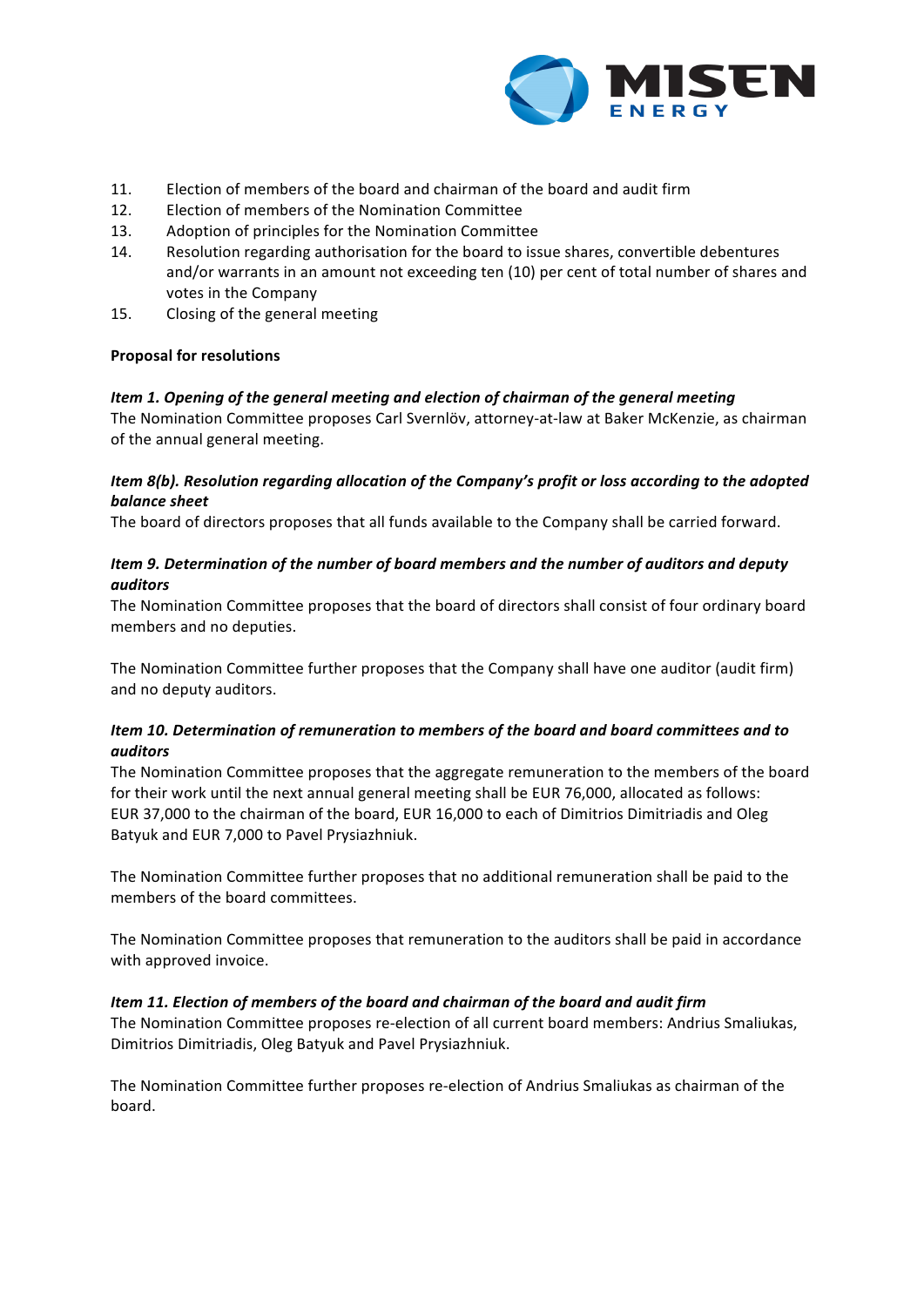

The Nomination Committee proposes re-election of PricewaterhouseCoopers AB as Company auditor. PricewaterhouseCoopers AB has announced its appointment of Johan Palmgren as main responsible auditor.

## *Item 12. Election of members of the Nomination Committee*

The Nomination Committee proposes:

- o re-election of Sergiy Probylov, proposed by Blankbank Investments Limited, Dimitrios Dimitriadis, proposed by Nellston Holdings Limited, Aurimas Augustinavicius, proposed by TCT Holding AB, and Andrius Smaliukas, in his capacity as chairman of the board of directors, as members of the Nomination Committee; and
- $\circ$  re-election of Sergiy Probylov as chairman of the Nomination Committee.

## *Item 13. Adoption of principles for the Nomination Committee*

The Nomination Committee proposes that the principles for the Nomination Committee adopted at the annual general meeting 2017 shall be re-adopted in full.

# *Item* 14. Resolution regarding authorisation for the board to issue shares, convertible debentures and/or warrants in the total amount not exceeding ten (10) per cent of total number of shares and votes in the Company

The board of directors proposes that the annual general meeting resolves to authorise the board of directors during the period up until the next annual general meeting to, on one or more occasions, resolve to issue shares, convertible debentures and/or warrants, with or without preferential rights for the shareholders, in the amount not exceeding ten (10) per cent of the total number of shares and votes in the Company, to be paid in cash, in kind and/or by way of set-off. The share issue price shall be as close as possible in relation to the current market value with deduction of the discount necessary to attract interest for subscription of shares.

The annual general meeting is further proposed to authorise the board of directors or the managing director to make such minor necessary adjustments in the resolution above as may be necessary in order to file and register the resolution with the Swedish Companies Registration Office.

The resolution requires support by shareholders holding no less than two-thirds of both the votes cast and the shares represented at the annual general meeting.

### **Number of shares and votes**

The total number of shares and votes in the Company on the date of this notice is 145,068,222. Each share represents one vote. Only one class of shares exists. The Company does not hold any own shares.

### **Miscellaneous**

The shareholders are reminded of their right to request information at the annual general meeting from the board of directors and the managing director in accordance with Chapter 7 Section 32 of the Swedish Companies Act.